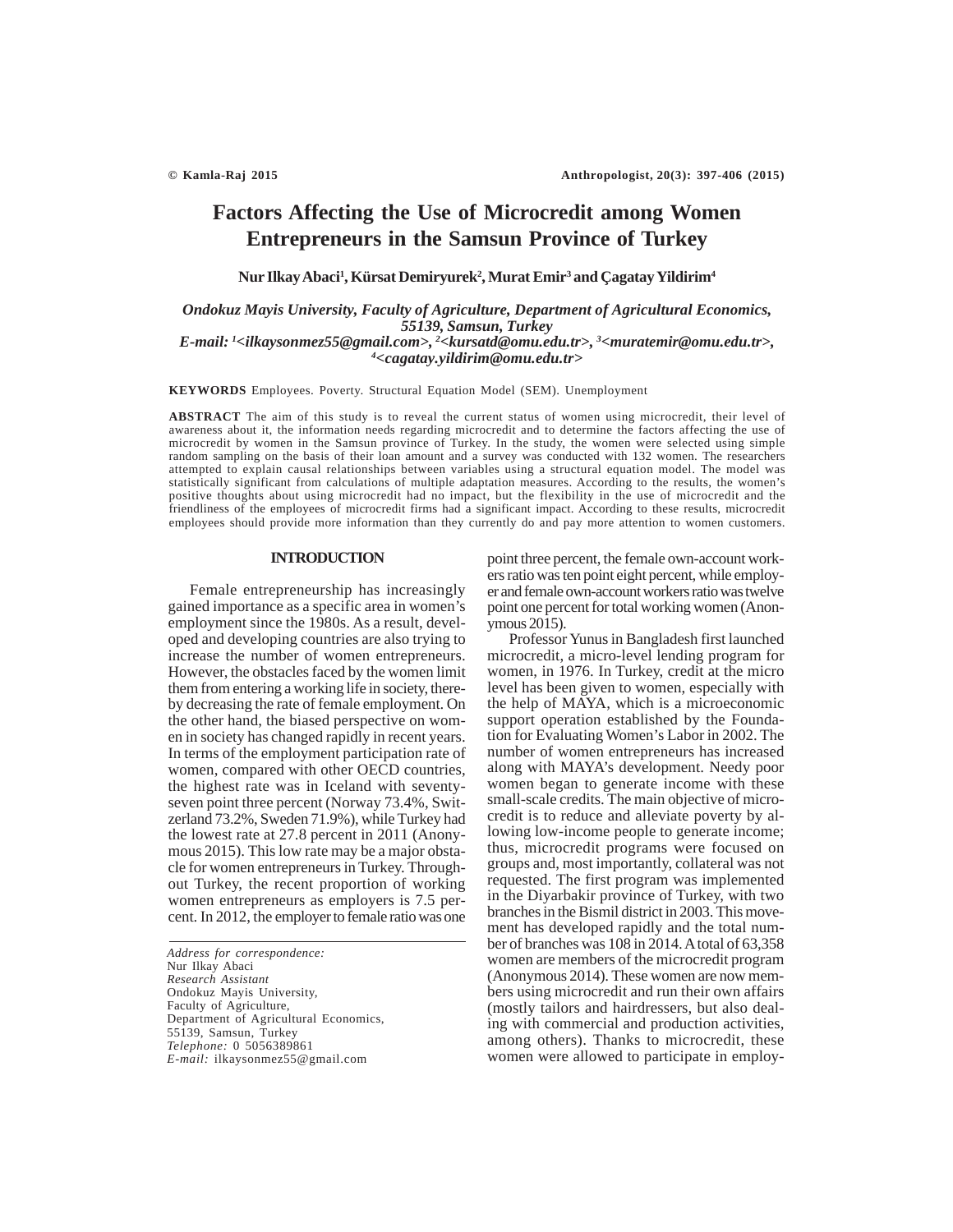ment and contribute to their families economically. These activities also contribute to the development of the general economy.

Most of the women in some provinces who applied for microcredit remain unaware of application. They cannot benefit from the contribution of microcredit. In particular, they have doubts about getting and using these credits. Therefore, it revealed that there are several factors having an impact on the adoption of these innovations. To increase the number of people who use microcredit, these factors must be determined. Thus, it will be provided to women entering the business world and they will be the bosses of their own affairs.

# **Aim of the Study**

The aim of this study is to reveal the current status of women using microcredit, their level of awareness about microcredit, the information needs regarding microcredit, and to determine the factors affecting use of microcredit by women in the Samsun province of Turkey. This research shows differences from other studies regarding the use of statistical methods for determining the factors affecting the use of microcredit.

# **Literature Review**

Numerous studies worldwide have been conducted on microcredit and focused on its effect of reducing poverty. In reducing poverty and unemployment, Pitt and Khandker (1996), Mosley and Hulme (1998), Karlan (2001), Robinson (2001), Morduch and Haley (2002), Dunford (2006), Afrin et al. (2008) and Al-Mamun and Mazumder (2015) researched microcredit's effects on female empowerment and increasing production. Mosley and Hulme (1998) found that increasing poverty in the areas where microcredit is available reduces the impact of microcredit on poverty and unemployment, and even negatively affects them. Most of the academic studies assessing the impact of microcredit focused on users and non-users of microcredit in the poor population. This is another important question, because changes in the field of microcredit may be associated with microcredit and microcredit organizations that want to increase their success practicing in more affluent areas (Karl 2001). According to Robinson (2001), in developing countries, active microcredit to the poor and extremely high efficiency can positively affect production and income levels. Morduch and Haley (2002) showed that increases in the income level of households are primarily the result of increased employment opportunities and partly the result of supported development. Afrin et al. (2008) analyzed the social and economic effects of microcredit, focused on identifying factors for the development of entrepreneurship and sustainable development of rural women. Chen and Snodgrass (2001) studied the impact on unemployment and poverty with us of microcredit in their work with a SEWA Bank microcredit user. Chowdhury et al. (2005) examine empirically the impact of microcredit on poverty in Bangladesh. They determined that use of microcredit is partially effective on unemployment and poverty. Khandker (2005) confirms that microfinance benefits the poorest and has a sustained impact in reducing poverty among program participants. Also, he determined that it has a positive spillover impact, reducing poverty at the village level. Mamun and Mazumder (2015) indicated that use of microcredit leads to an increase in household income and reduces both, the poverty rate and level of economic vulnerability.

Wilson et al. (1997) emphasized, "Turkey has few microfinance service providers to fulfill the credit requirements of its micro-entrepreneurs and informal sector workers, particularly women, who constitute a significant proportion of its working population". Burrit (2003) and Grossman (2006) carried out important work after the introduction of the modern microcredit system in Turkey. Burrit (2003) implemented two different methods through which one can be paid back by the potential of microcredit demand and tried to identify standard of living principles and private sector approaches to microfinance. Grossman (2006) surveyed 388 people in different districts of the provinces of Erzurum, Ankara, Izmir, and Gaziantep and tried to find the potential demand for microcredit. Yilmaz and Koyuncu (2006), Dündar (2007), Altay (2007), Gökyay (2008), Artukoglu (2009), and Akbiyik and Sahin (2010) conducted observations on the intensity of the compilation with the spread of microcredit programs in Turkey. Can and Karatas (2007), Adaman and Bulut (2007), Ören et al. (2012) and Kendirli et al. (2012), since 2009, have investigated the changes that develop entrepreneurship with the intent to spread microcredit into every province and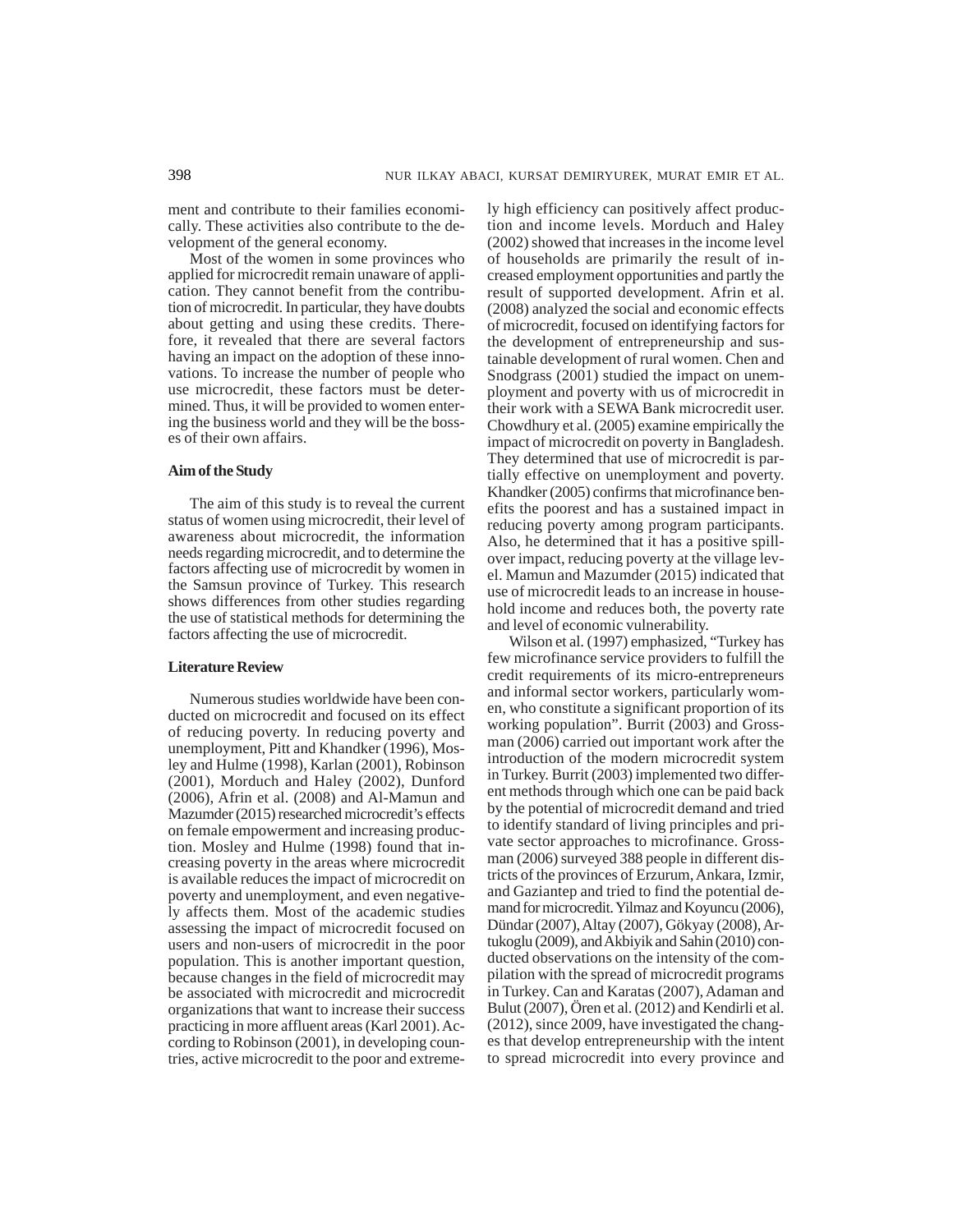increase employment and revenue growth, as well as the economic and social benefits of increased employment. At the same time, they conducted researches of microcredit in Turkey related to the definition of this concept and microcredit has become an important issue in recent years, in large part due to the threat of poverty in developing countries.

## **MATERIAL AND METHODS**

## **Materials**

The main data collected was through faceto-face interviews with women registered at microcredit branches in the Samsun province and districts (Bafra, Çarsamba, Terme, Salipazari, and Ayvacik) that used microcredit. The sampling size was identified by using the simple random sampling method (Yamane, 1967).

$$
n = \frac{N(ZC)^2}{Nd^2 + (ZC)^2}
$$

 $N =$ Population (788)

 $Z =$ Standard normal distribution value equivalent to the degree of trust anticipated (1.96)

 $C = Variation parameter (64%)$ 

 $d = Error margin (\pm 5\%)$ 

 $n =$ Sampling size (132)

According to the data, the number of women to be surveyed with a ninety-five percent confidence level and a five percent error margin was estimated to be 132. A random numbers chart was used to identify the women to be surveyed.

Surveys were conducted with individuals identified in cities and districts with the help of the random numbers chart to maintain randomness, the main requirement of the random sampling methodology. Extra respondents were identified (25% of the sampling amount); in cases where the person to be surveyed was not found or rejected contact, the data was collected from women who were part of this extended pool. The study was conducted in the Ondokuz Mayis University, Faculty of Agriculture, Department of Agricultural Economics. The survey was completed in 2014.

## **Methods**

## *Methods Used in Analyzing Data*

In this research, general statistical methods (percent – frequency) were used to describe demographic information and factor analysis and the Structural Equation Model (SEM) was used to evaluate the statistical meaning of the causality relations of the hidden factors for women's use of microcredit. SEM is a statistical method used today in social sciences, behavioral sciences, education sciences, economy, marketing, and health (Raykov and Marcoulides 2006), based on a particular with variables identified through a causal and relational model (Byrne 2010).

SEM, as a concept, draws attention to two of its significant features: the process consists of a series of structural equations (such as regression equations) and these structural equations can be demonstrated visually, through tables, for the hypotheses to be better understood.

A SEM analysis showing these two basic features demonstrates to what degree the results obtained by testing all the visible and hidden variables of the model comply with the available data. If the fit index shows compliance between the model and data, the structurally created hypotheses are accepted; if the fit index shows discord between the data and the model, it is rejected (Meydan and Sesen 2011). Related statistical analyses were conducted using the SPSS (general statistical methods and factors analysis) LIS-REL (factors affecting use of microcredit with SEM) package programs.

# *Research Method*

In this research, a scale of 35 items was used to identify the attitudes, intentions, and behavior of women using microcredit. All the items used in the scale were scaled according to a 5-point Likert scale (1: 'I disagree completely' to 5: 'I agree completely'). In the theoretical model of the research, those relevant factors (35 items) were analyzed with the confirmatory factor analysis (Buyukozturk 2011) and the relevant 13 items were added to the analysis. These items are shown in Table 1.

The theoretical model regarding intentions to use microcredit is identified in Table 2. Using latent variables, the causal relations between women's positive attitude towards microcredit (PAM), their attitude towards the microcredit system (PARM), their attitude towards staff of microcredit branches (PAREM), and women's condition of using microcredit (SUM) were analyzed. In analyzing these causal relations, it was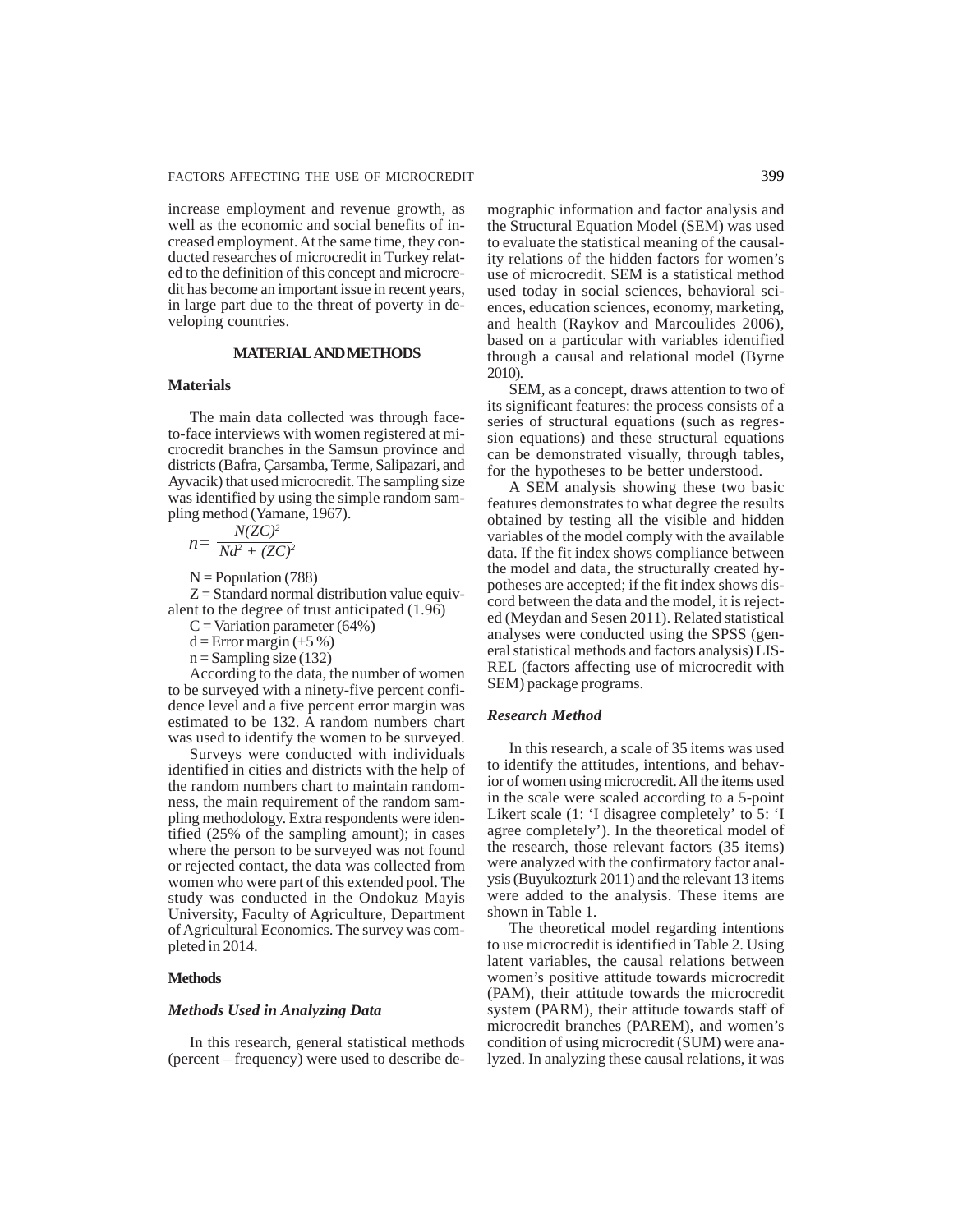**Table 1: The substances included in the analysis**

|                    | The Positive Attitude towards Micro-credit (PAM)                                 |
|--------------------|----------------------------------------------------------------------------------|
| PAM 1              | Increases the standard of living                                                 |
| PAM <sub>2</sub>   | Increases confidence                                                             |
| PAM <sub>3</sub>   | Reveals the awareness of the capabilities                                        |
|                    | of micro-credit                                                                  |
| PAM <sub>4</sub>   | Develops a relationship with the social<br>environment                           |
| (PARM)             | The Perceived Attitude Related to Micro-credit System                            |
| PARM1              | I am satisfied that the collection is each<br>week.                              |
| PARM <sub>2</sub>  | Obligation to apply as a group gives me<br>confidence                            |
| PARM3              | Obligation to apply as a group would<br>please me                                |
|                    | The Perceived Attitude Related to Employees in Micro-<br>credit Branches (PAREM) |
| PAREM 1            | Staff is friendly to micro-credit users                                          |
| PAREM <sub>2</sub> | Coming to my neighborhood to get<br>payments gives me confidence                 |
| PAREM <sub>3</sub> | suggestions and provide<br>Make<br>information about micro-credit                |
|                    | The Status Using Micro-credit of Women (SUM)                                     |
| SUM1               | I'm happy to use micro-credit                                                    |
| SUM <sub>2</sub>   | I would recommend micro-credit to                                                |
| SUM3               | people around me<br>I would like to get micro-credit again                       |

accepted that the PAM would increase the positive attitude towards the PARM, while the positive attitude about the PARM would, in turn, increase the positive PAREM, and ultimately, the positive attitude towards the staff would increase SUM in the future. The relations between these latent variables and related hypotheses are demonstrated in Figure 1 and the research hypotheses are shown in Table 2.

## **RESULTS**

#### **Current Information on the Research Area**

In the Samsun Province of Turkey, the microcredit project was started in 2009. There were 788 women members in the Samsun branch in 2014. The number of women admitted to credit increased every day. All the members and borrowers were women, and many lived in urban areas. Women using credit evaluated their money in various business lines (furnishings, sales of cosmetics, cleaning supplies and goods products, marketing, productivity of grass broom, hairdressing and silver operations, among others).

## **Demographic Information about Women**

It was found that the average age of a female microcredit user was  $42 \pm 9.5$ , while the average spousal age was  $46 \pm 9.8$ . Given that eighty-six percent of the women applying for microcredit were married and not very young, these women seemed to use microcredit to support their spouses and to relieve financial problems. The formal education level of the women was higher than the general population. The majority (46%) of the women had primary education, but twenty-nine percent of them had secondary educa-



#### **Fig. 1. Research model**

|  | Table 2: Hypotheses of the research model |  |  |
|--|-------------------------------------------|--|--|
|  |                                           |  |  |

- $H_1$ : : Increases in the perceived positive attitudes regarding micro-credit, micro-credit system increases positive attitude. ( $PAM \rightarrow PARM$ ) NOT VERIFIED
- $H<sub>2</sub>$ : : Increases in the perceived positive attitudes regarding micro-credit system increases positive attitude related to employees. (PARM -> PAREM ) VERIFIED
- $H<sub>2</sub>$ : : Increases in the perceived positive attitudes regarding employees increases women's micro-credit usage.  $(PARENT \longrightarrow SUM) VERIFIED$
- $H_{4}$ : : Increases in the perceived positive attitudes regarding micro-credit increases women's micro-credit usage. ( PAM SUM ) NOT VERIFIED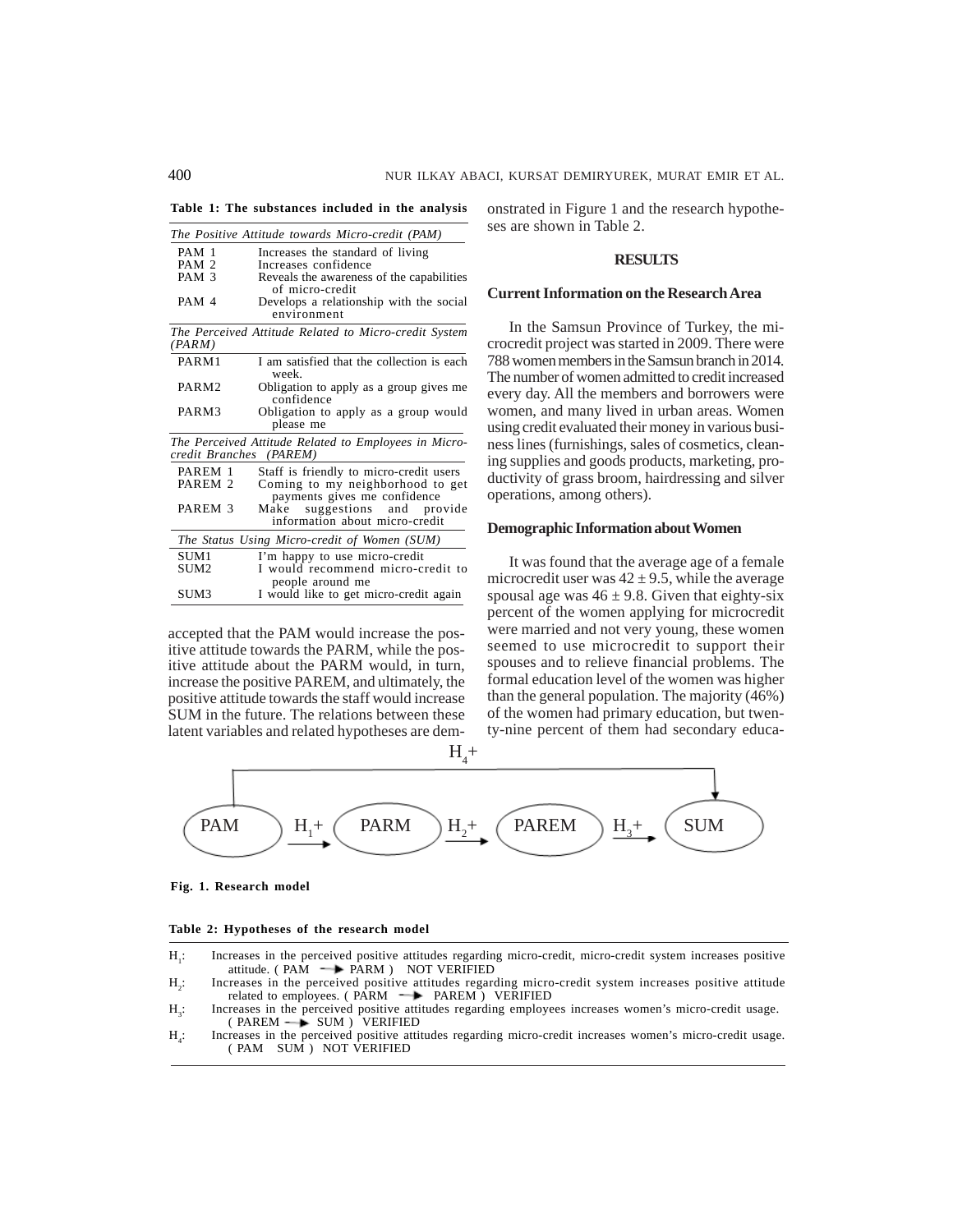tion and twenty-three percent of them were high school graduates. The spouses of women using microcredit followed the same order; however, a small percentage of the women were more educated than their husbands. When the effects of microcredit on women's jobs and employment were examined, it was found that forty-nine percent of them developed their current business, thirty-nine percent were self-employed, and eleven percent developed their husbands' businesses. Furthermore, women who were self-employed and developed their own business had a production rate of forty-six percent, while those supporting their husbands were entered into the trade. Women were more likely to do handicrafts at home, such as sewing curtains and making bracelets. Although a small amount, 76 out of 132 women using microcredit conducted activities towards contributing an income. Thanks to micro-credit, 56 women integrated to become a part of the market from scratch and were employed. Thus, there was an increase in women's incomes, savings and expenditures.

## **Information on Women's Use of Micro-credit**

The women generally started to hear about microcredit in 2009, while microcredit began to be used in 2008 in Samsun. They started to use microcredit 6 months after they heard of it. Sixtyone percent of them heard about it from their friends, nineteen percent from their relatives, eight percent from newspapers, seven percent from their coworkers, four percent from television, and two percent from the Internet. The women that heard about other women using microcredit from television in 2003 had some success by using small amounts of microcredit and found similarities between them and their work conditions and wanted to use this credit.

The women who first heard about microcredit generally showed positive attitudes. Each woman interviewed was using at least their  $3<sup>rd</sup>$  credit and, on average, they had used USD1400 total. These women had not only used microcredit but also used additional credits; these credits were entrepreneurship credit, social development credit, and communication credit.

When the women were asked about their aim in using microcredit, forty-nine percent of them said they wanted to develop their business, twenty percent to support their business, fifteen percent to support their family's income, twelve percent to build their own business, and four percent wanted to enter a new business type. Interestingly, women did not find microcredit to be sufficient but eighty-nine percent wanted to get it again. The type of business and the amount of microcredit they needed affected this opinion. The majority (81%) of women had no difficulty in repaying the credit.

Those women, who could not repay the credit sold cosmetic products, generally bought their products in advance, and could not sell their products immediately, resulting in their failure to repay their microcredit. When asked for their view about micro insurance, ninety percent of them said they had heard about it and the rest had not heard of it. Although all the women who used microcredit were made to get micro insurance, most of the women had no ideas about it. When asked about other microcredit types, fifty-six percent of them said they knew about them, while forty-four percent of them did not know about other types, such as social development credit, communication credit, and entrepreneurship credit. Those women did not know the names of the credit types and this showed their need to be informed on these topics.

In Table 3, the level of women's awareness on microcredit is shown. According to this chart, women were informed of the fact that they must repay the microcredit every week, on time, and to be able to get microcredit, they should form groups; however, they were not aware that they did not need to find a guarantor nor that the loan lacked interest, factors which are associated with traditional banking. This shows that they needed to be informed about these conditions, because women using microcredit should be aware that this system is different from the banking system, because its aim is the participation of women in the economy and their self-sufficiency.

## **Analysis Results of SEM**

The results of the SEM analysis are shown in Table 4. Intermediary dependent latent variables PARM, PAREM, dependent latent variable status SUM, and the effects of these articles on the latent variables were statistically significant.

When the attitude scales in Table 4 were analyzed separately, it could be seen from women's attitudes towards the microcredit system that PARM3 was at the highest value (0.83), indicating that it was a necessity for the women to ap-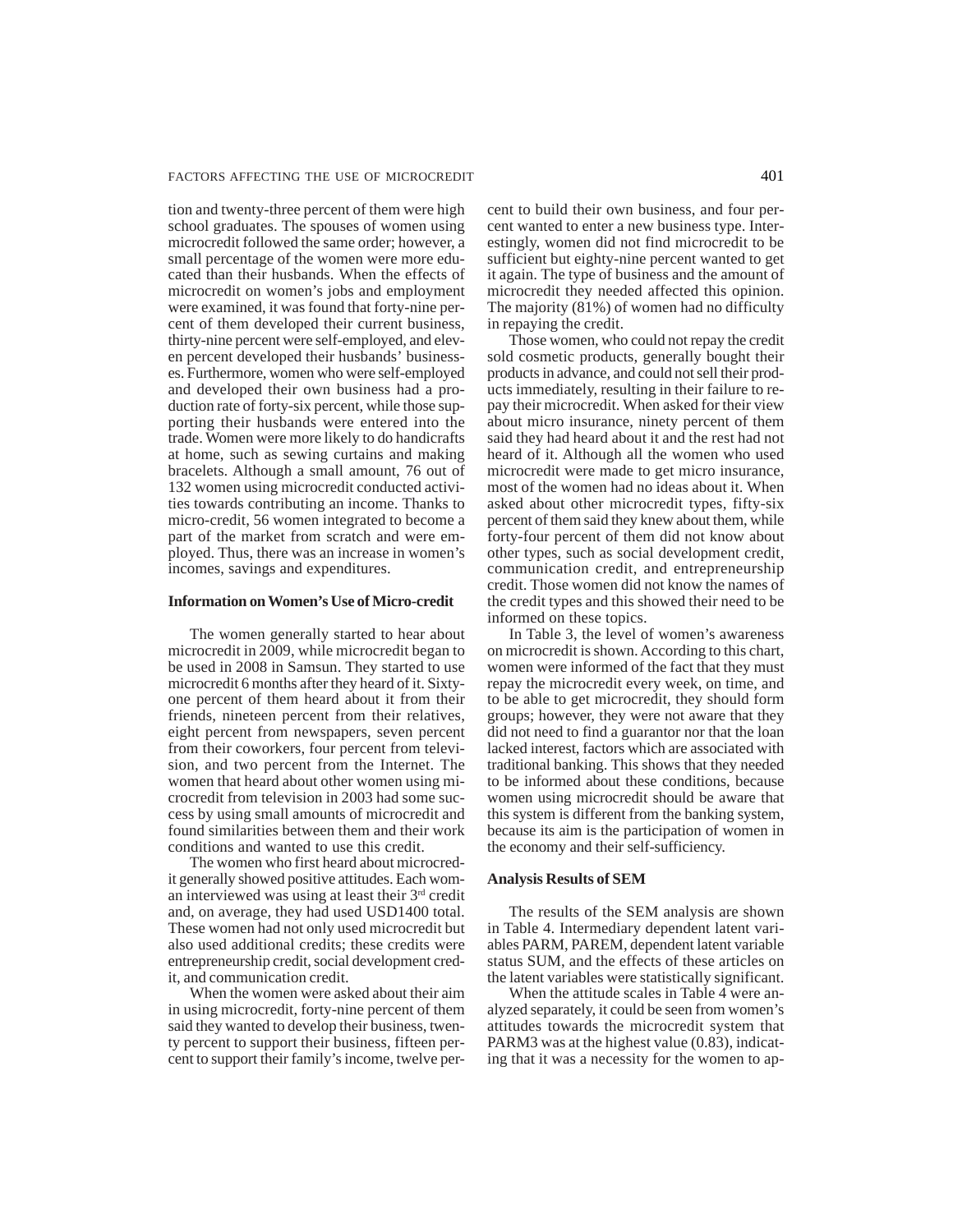|  | Table 3: Awareness levels of women obtaining micro-credit |  |  |  |
|--|-----------------------------------------------------------|--|--|--|
|  |                                                           |  |  |  |

| Awareness levels of micro-credit                                                          |     | <b>True</b> | False |       |
|-------------------------------------------------------------------------------------------|-----|-------------|-------|-------|
|                                                                                           | N   | $\%$        | N     | $\%$  |
| Micro-credit is granted for one year. $(T)$                                               | 103 | 79.23       | 27    | 20.77 |
| Guarantor or collateral is not required to get micro-credit. (T)                          | 63  | 48.46       | 67    | 51.54 |
| Entrepreneur's credit can be taken without getting basic credit. (F)                      | 71  | 72.45       | 27    | 27.55 |
| Micro-credit has interest. (F)                                                            | 62  | 47.69       | 68    | 52.31 |
| Reimbursement must be made on a regular basis each week. (T)                              | 132 | 100.00      | ۰     |       |
| You pay for the amount of credit you get. $(F)$                                           | 65  | 50.00       | 65    | 50.00 |
| After application, micro-credit branches give money immediately. (F) 52                   |     | 39.69       | 79    | 60.31 |
| The combination of three women is sufficient for application. (F)                         | 56  | 43.08       | 74    | 56.92 |
| There is no obligation that women who want to apply live in the<br>same neighborhood. (F) | 54  | 41.86       | 75    | 58.14 |
| Relatives cannot be included in the same group. (T)                                       | 103 | 81.10       | 24    | 18.90 |
| Groups must be created to apply for micro-credit. (T)                                     | 132 | 100.00      |       |       |

| Table 4: Results of SEM for research model |  |  |  |  |  |  |  |  |
|--------------------------------------------|--|--|--|--|--|--|--|--|
|--------------------------------------------|--|--|--|--|--|--|--|--|

| Factors / Items                   | Standard loads | $t$ -values | Building reliability<br>$(Cronbach's \, \, \acute{a})$ | $R^2$ |
|-----------------------------------|----------------|-------------|--------------------------------------------------------|-------|
| PARM1                             | 0.67           | $7.87**$    | 74%                                                    | 0.45  |
| PARM 2                            | 0.28           | $2.92*$     |                                                        | 0.07  |
| PARM 3                            | 0.83           | $9.80**$    |                                                        | 0.69  |
| PAREM1                            | 0.77           | $7.78***$   | 61%                                                    | 0.59  |
| PAREM2                            | 0.47           | $4.91***$   |                                                        | 0.22  |
| PAREM3                            | 0.43           | $4.43***$   |                                                        | 0.18  |
| SUM1                              | 0.43           | $4.07**$    | 60%                                                    | 0.18  |
| SUM <sub>2</sub>                  | 0.35           | $3.33***$   |                                                        | 0.12  |
| SUM3                              | 0.58           | $5.40**$    |                                                        | 0.34  |
| PARM<br><b>PAREM</b>              | 0.94           | $8.34***$   |                                                        |       |
| PAREM $\rightarrow$<br><b>SUM</b> | 0.84           | $6.10**$    |                                                        |       |

t-values \* P<0.05; \*\*P<0.01

ply for microcredit collectively to ensure their use of the credit in the future. In PAREM, PAR-EM1 had the highest structural weight (0.77). The sincerity of the staff of the microcredit branch had an important effect on the women developing a positive attitude towards the workers. When the section showing women's intention to use microcredit in the future was analyzed, generally the women's idea of using microcredit again was a definitive factor (0.58).

Different compatibility indices were used to evaluate model compatibility and there were statistical functions that these indexes belonged to. Among the indexes that were recommended and used most, in terms of similarity measure, were the chi-square statistic  $(\chi^2)$ , RMSEA (Root-meansquare error approximation), GFI (Goodness of fit index) and AGFI (Adjusted Goodness of fit index) (Jöreskog and Sörbom 2001).

For the RMSEA, values that are equal to or smaller than 0.05 mean a perfect compatibility, values that are between or under 0.08 and 0.10 mean an acceptable compatibility, and values that are higher than 0.10 mean bad compatibility (Hayduk 1987).

GFI shows relative variation and co-variation amounts and has a value between 0 and 1, indicating that the model's suitability is good (Hair et al. 1995).

Other used suitability measures were PNFI (Parsimony Normed Fit Index), PGFI (Parsomany Goodness of Fit Index), CFI (Comparative Fit Index), NFI (the Normed Fit Index), and NNFI (Un-normed Fit Index), and these have values between 0 and 1. Researchers using LISREL in their studies generally use the k-square value along with GFI, AGFI, RMSEA, CFI, and NNFI measures.

The compatibility statistics calculated with LISREL are shown in Table 5. One of the compatibility measures not shown in Table 5 is the 'Critical N-CN' value that evaluated a research's sam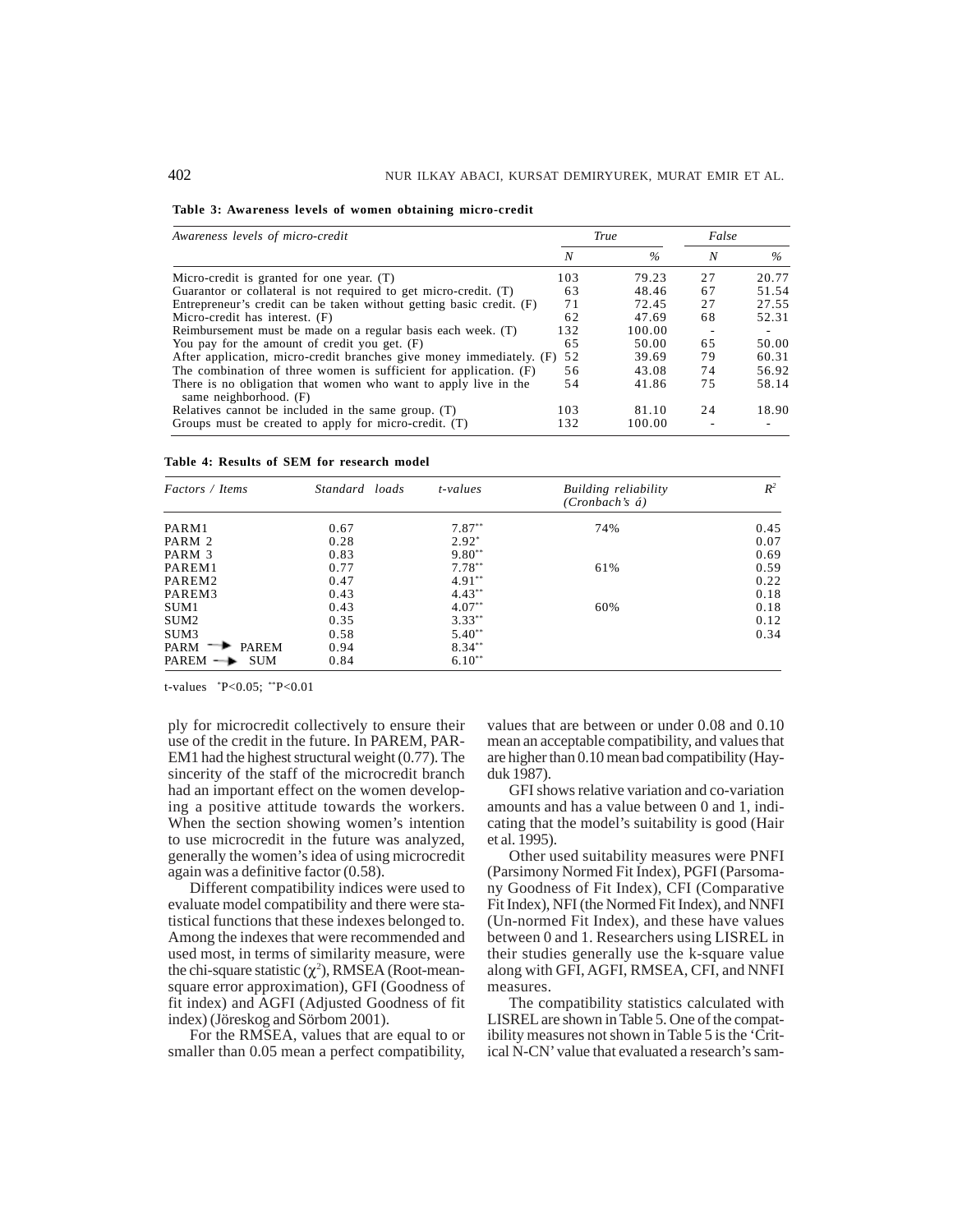ples. In SEM, a value of 200 or higher in Critical N is a sufficient model for showing compatibility (Bollen 1989). CN, aside from showing model compatibility, can also be used to evaluate the sufficiency of the number of samples (Jöreskog and Sörbom 1996). As a research model, the Critical N-CN value was calculated to be 129.17. This value showed that the sample of 132 units was sufficient. When other compatibility measures were evaluated, it was decided that the research model was statistically meaningful. Results found through SEM are shown in Figure 2.

**Table 5: Compliance measurement for research model**

| Compliance<br>measurement | Values | Compliance         |
|---------------------------|--------|--------------------|
| $\div^2$                  | 46.65  |                    |
| $\div^2$ /sd=30           | 1.55   | Perfect compliance |
| <b>RMSEA</b>              | 0.06   | Acceptable         |
| <b>SRMR</b>               | 0.07   | Acceptable         |
| <b>NFI</b>                | 0.87   | Acceptable         |
| <b>NNFI</b>               | 0.93   | Acceptable         |
| <b>CFI</b>                | 0.94   | Acceptable         |
| <b>GFI</b>                | 0.93   | Acceptable         |
| <b>AGFI</b>               | 0.89   | Acceptable         |

After studying the causal relations in the theoretical model between the dependent variables and independent latent variables, it was found that the parameter between PARM and PAREM was 0.94. This value showed that when women's positive attitude towards the microcredit system increases, their positive attitude towards microcredit workers increases too. A single point increase in PARM causes an increase in PAREM of 0.94. The  $H_2$  hypothesis regarding this relation was statistically significant. This aforementioned relation had a determinacy parameter of  $(R<sup>2</sup>)$  0.88 and this showed a strong relation between them; this determinacy parameter showed the amount of change explained through dependent variables and independent variables. Eightyeight percent of PAREM was explained through PARM. The parameter between PAREM and SUM was found to be 0.84. As the positive attitude of women using microcredit increases towards microcredit workers, the amount of microcredit use increases. The  $H_3$  hypothesis formulated for these two latent variables was also statistically authenticated; however, the  $H_1$  and  $H_4$ hypotheses that described positive attitudes towards microcredit were not authenticated sta-



Chi-square=46.65, df=30, P-value=0.02690, RMSEA=0.065

**Fig. 2. Structural equation model regarding the research model**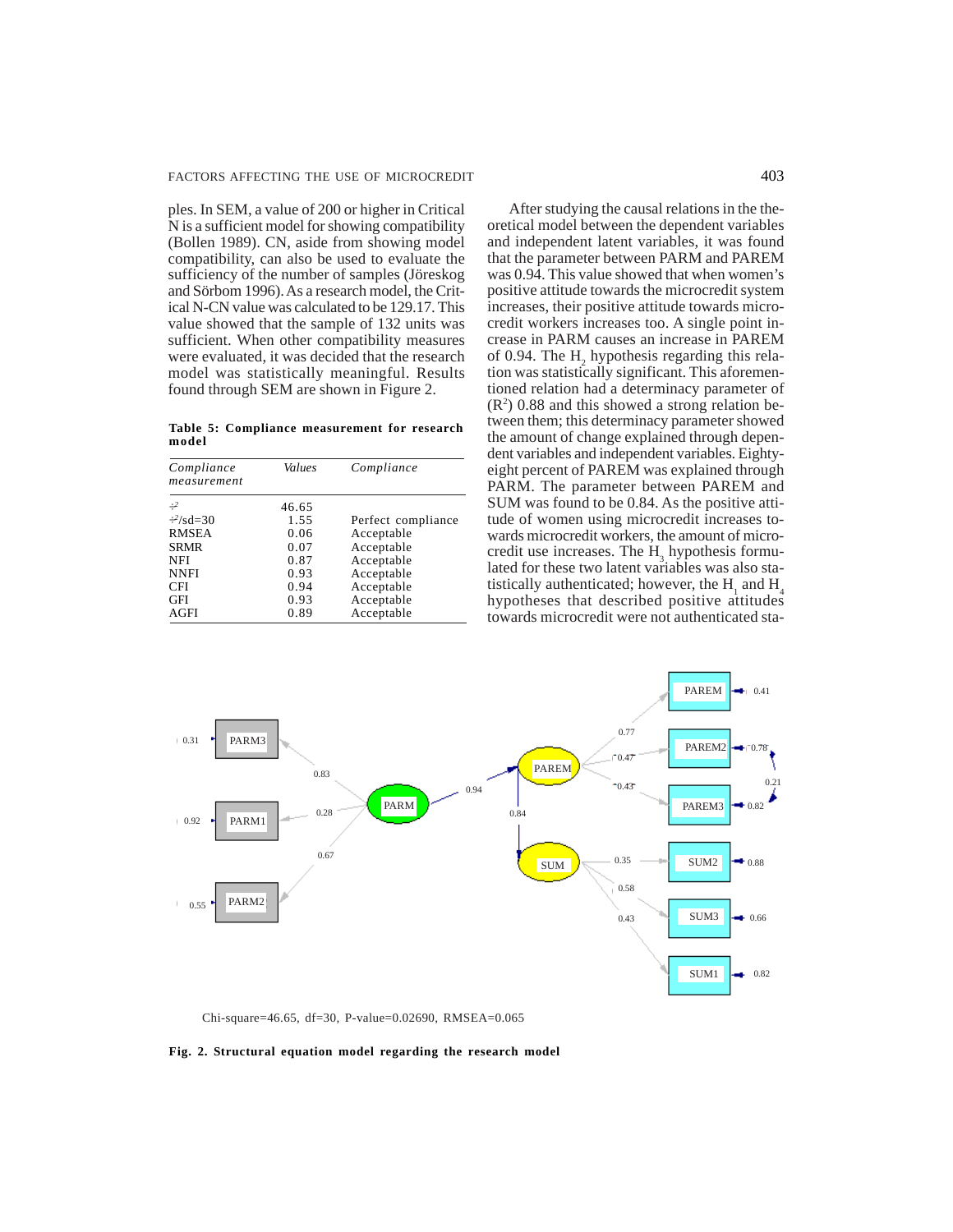tistically. The factor analysis results that confirmed these positive attitude expressions showed that the t-values were statistically not meaningful and were excluded from the SEM analysis.

# **DISCUSSION**

Recently, it has become very significant to empower women's entrepreneurship in factoring economic development. As such, increasing women's entrepreneurship is an important step for Turkey in terms of becoming a developed country.

According to the results and observations of the research, while women who start a new business find the amount of microcredit sufficient, women who own a business generally find it insufficient. Although work completed with the help of microcredit brings revenue, consumption continues in the same way. So profit is less. This situation reported the research by Crépon et al. (2014).

Milanov et al. (2015) pointed out that intragroup relations are important. The meetings to collect money are held in the house of the same member and do not constitute a problem, given that the women holding the gatherings are in agreement. Furthermore, the traits of the staff in microcredit branches affect the measure of women obtaining microcredit, according to this analysis. The women were therefore influenced by the way they were treated and could even give up obtaining microcredit as a result.

Access to finance has been recognized as one of the positive determinants for entrepreneurs that are establishing a new business (Chowdhury 2015). Another factor affecting women's microcredit use is the flexibility of the application procedure. The necessity for women to apply for microcredit collectively gives them confidence and makes them content with the services, which in turn affects their use of microcredit. As such, the fact that repayment is made every week is a significant factor in the sustainability of women's use of microcredit. Foltz (2004) argues that an easing of credit constraint significantly increases the profitability of agricultural firms (Chowdhury 2015).

Women using microcredit are not well informed about this system, and their first priority is to have cash at their disposal. For this reason, it is necessary for women to be trained according to their needs and skills (for example, handcrafts and marketing). It is not well known by many users that the service cost that the microcredit program demands from women is not interest. Group members who become guarantors to new users should carefully explain, verbally, to current and future microcredit users that this cost is collected to give better and higher quality service to microcredit users.

As a result, users need to be better informed of the fact that the microcredit system is different from traditional banking services. When women using microcredit can accept the fact that this system is markedly different from others, the number of unemployed women using microcredit can increase exponentially, which will, as a result, increase employment. Also, some research indicated that use of microcredit leads to an increase in household income (Dunford 2006; Afrin et al. 2008; Al-Mamun and Mazumder 2015)

It is also significant for microcredit staff to place more emphasis on the satisfaction of women customers who request microcredit. When applying, willingness should be an important measure in accepting women's applications, and the applications for microcredit with no apparent goal should not be accepted. Furthermore, it is thought that women will be able to easily sell products they produce if they are provided with a market by the microcredit branch through which they can advertise their products.

## **CONCLUSION**

The microcredit system contributes to the women to help them earn money from a business they start and can financially support their households. Microcredit is considered to be a very significant tool that enables women with a small income to produce and earn their own incomes. However, there are some issues due to failures in practice. Besides providing the women with the opportunity to start their own business, microcredit informs them about other supports, provide them with the skills of starting business, enable them have their own social security, and the most importantly have their own income and be much less intervened by men. Women from city and district centers rather than rural areas particularly use microcredits. Although these programs are generally directed at housewives, small shopkeeper women benefit more often from the system. It is noteworthy that women in rural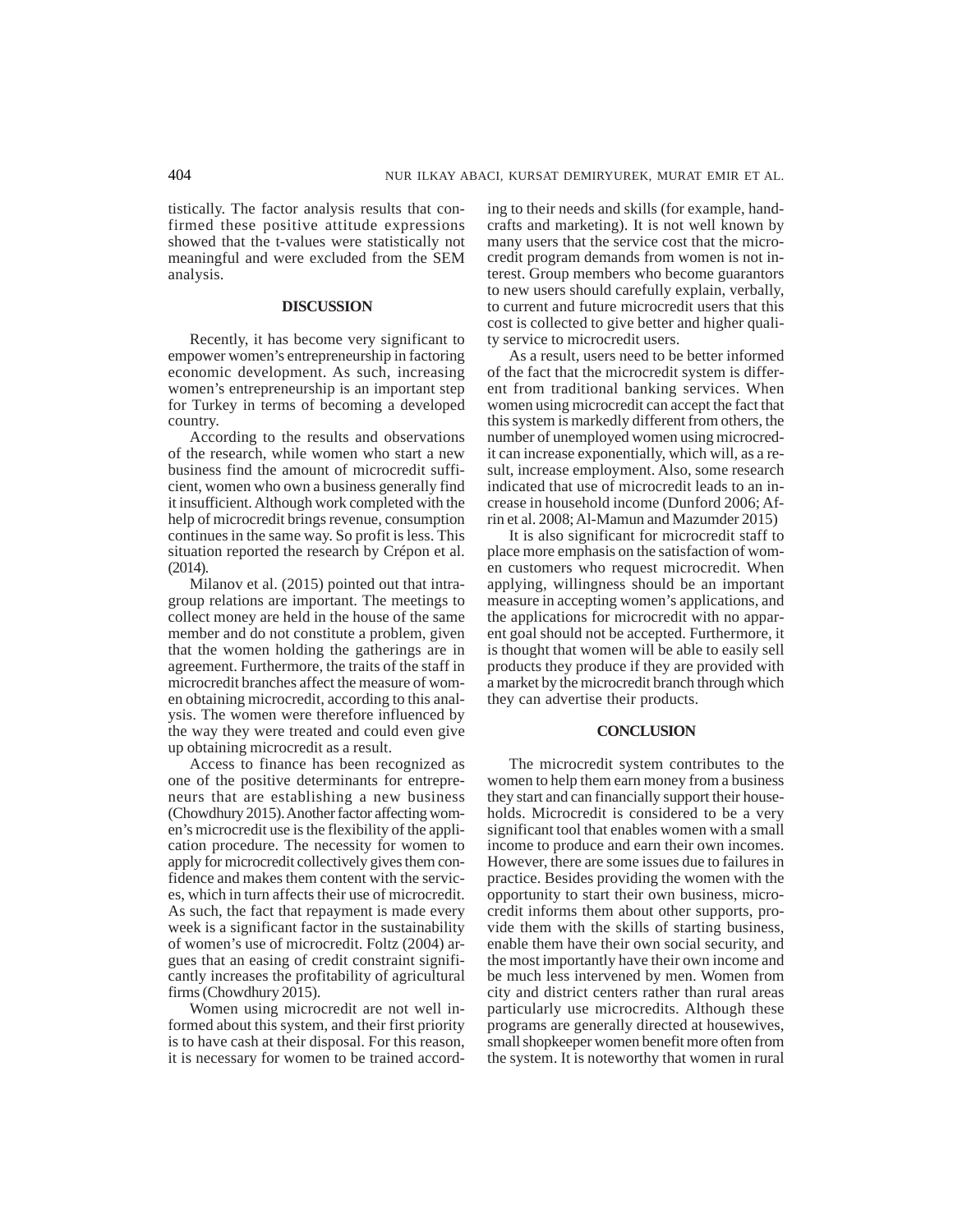areas are not sufficiently informed about microcredit practices yet. Since the urban women active in trade are more conscious about credit usage, they apply for credits more frequently, which increases the member number and therefore decreases credit funds, and the credit applications of women who start a new business and need cash for product purchase, are not evaluated for the second time. Since the women starting a new business are not educated about what they are going to do, they are left alone and therefore they become unsuccessful. Due to reasons such as having insufficient knowledge about marketing and being insensible to the responsibilities of entrepreneurship, the women become successful until they start the business. However, they cannot usually show enough performance in expanding their business. Since microcredit applications and adoption are totally based on bilateral relations, the role of microcredit branch and its employees is very important in the women's applications, adoption, recommendation to others and diffusion of the microcredits.

## **RECOMMENDATIONS**

Microcredit should be given to the women who are really need, in terms of suitable time, conditions and quantity. Mass media sources can be used to make more women aware of microcredit. However, informal supports from neighbors and friends who are currently using and experiencing microcredit are more effective in helping most women make a decision to use microcredits. Thus, interpersonal communication channels should be used more to influence women's attitude towards adopting microcredit. In addition, cooperative and common responsibility at all stages of the microcredit system empowers women to use it. Another important factor affecting the use of women's microcredit was facilitation behavior of microcredit employees. Thus, selection and employing staff in critically important in order to increase number of women obtaining microcredit and thus more, female microcredit staff should be employed and work closely with women. In addition, women cannot find a market to sell their products. Therefore, the women should cooperate themselves and market their products with the help of microcredit branches. Most of the previous research focused on the contribution of microcredit to a woman's business life and limited to regional and local areas. However, further research should be directed to the adoption of microcredit in order to diffuse among rural women.

# **ACKNOWLEDGEMENTS**

The researchers are grateful to the women who participated the survey and the office staff of microcredit unit who helped with dividing the fieldwork. They also thank the editors of the *Anthropologist* and peer reviewers for their constructive criticisms and contributions to the paper. The PYO-ZRT.1901.13.003 project division of Ondokuz Mayis University supported this study.

#### **REFERENCES**

- Adaman F, Bulut T 2007. *Diyarbakir to Istanbul from 500 Million Stories of Hope: The Adventures of Micro-credit.* Istanbul: Sena Offset.
- Afrin S, Islam N, Ahmed SU 2008. A multivariate model of micro credit and rural women entrepreneurship development in Bangladesh. *International Journal of Business and Management,* 3(8): 169-185.
- Akbiyik N, Sahin L 2010. Micro-credit Application and Economic Crisis. *I Turgut Ozal International Economics and Politics Congress: Global Crisis and Economic Governance,* Malatya, Turkey, April 15 to 16, 2010.
- Al-Mamun A, Mazumder MNH 2015. Impact of microcredit on income, poverty, and economic vulnerability in Peninsular Malaysia. *Development in Practice*, 25(3): 333-346.
- Altay A 2007. A micro financial perspective for eliminating global poverty. *Finans Politik and Ekonomik Yorumlar*, 44(510): 57-67.
- Anonymous 2014. Turkey Grameen Micro Credit Program (TGMP). From <http://www.tgmp.net> (Retrieved on 8 June 2014).
- Anonymous 2015. *Women in Statistics 2012.* Turkish Statistical Institute. Ankara: Printing Division.
- Artukoglu MM 2009. Micro credit applications for decreasing of poverty in the world and Turkey. *The Journal of Ege University Faculty of Agriculture,* 46(3): 225-230.
- Bollen KA 1989. *Structural Equations with Latent Variables.* New York: Wiley.
- Burritt K 2003. Microfinance in Turkey. *Draft Paper for the United Nations Development Programme.* Published by the United Nations Capital Development Fund.
- Buyukozturk S 2011. *Sosyal Bilimler için Veri Analizi El Kitabi.* Ankara: Pegem Academy.
- Byrne BM 2010. *Structural Equation Modeling with Amos: Basic Concepts, Applications, and Programming.* New York: Taylor and Francis Group.
- Can Y, Karatas A 2007. The role of the development of local economy driving force women as entrepreneurs and mikrofinas financing: Mugla province case. *Selcuk University Karaman Administration Journal,* May, Local Economics Special Issue, 251-261.